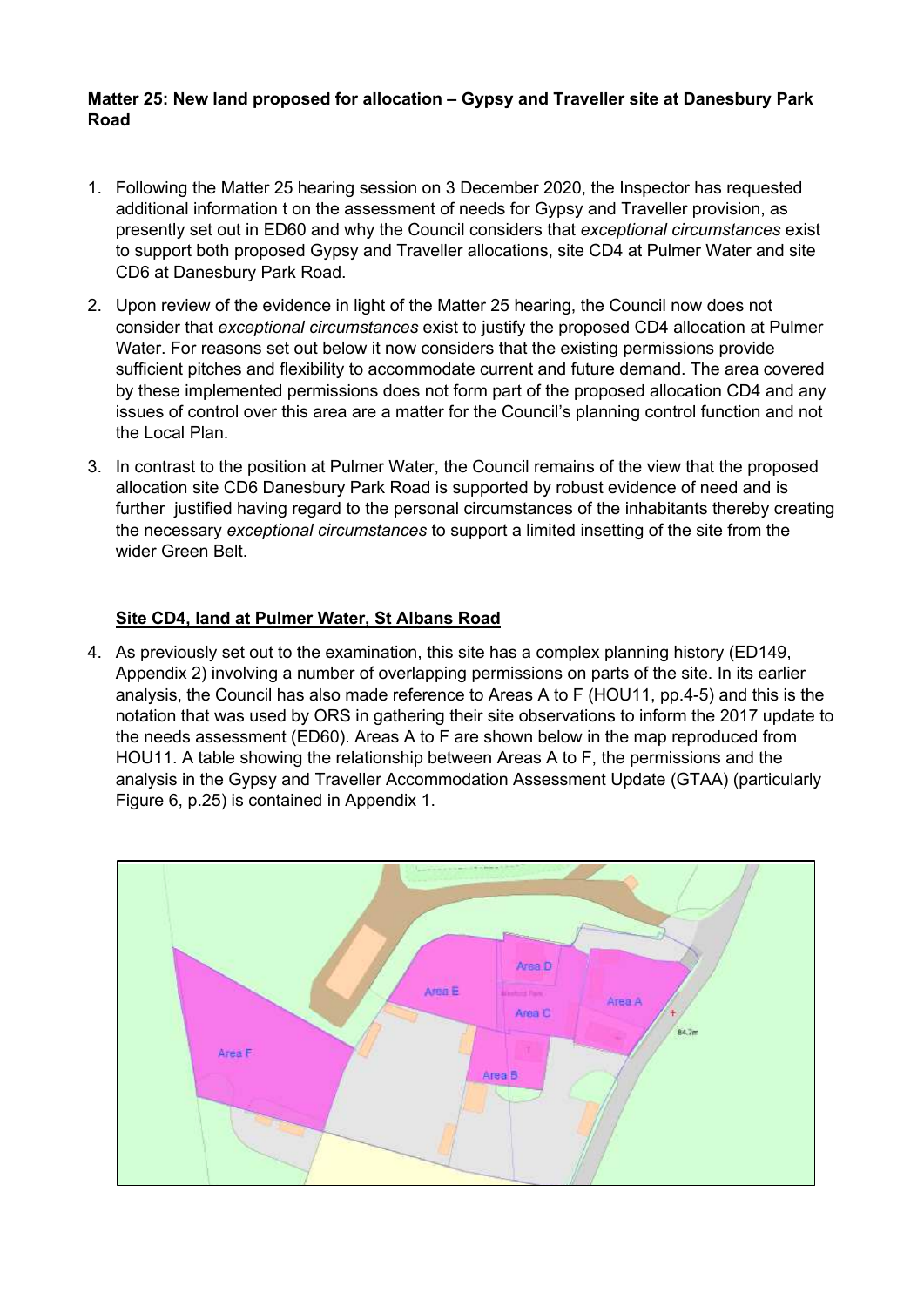- 5. There are extant permissions for 12 pitches on the site. These pitches lie within areas A, C and E. None of these areas are proposed for allocation in the Local Plan. Their use and regulation are matters for the Council's planning control functions and not the Local Plan examination.
- 6. Area F corresponds to the proposed allocation CD4 contained in the submitted Plan (LP1, p.154) and shown on the Policies Map. As previously set out, this area benefited from a temporary permission on appeal for six pitches in 2012 which expired in 2017. The GTAA states that 6 pitches were needed here to 'make good' the expiration of the temporary permission (ED60, Para 6.18). However, there is no particular record in the Council's evidence of occupation of this area by households meeting the 2015 PPTS definition of Gypsies and Travellers.
- 7. The Council's 2015 analysis in HOU11 states

*This is the area granted temporary permission on appeal for 6 pitches in 2012. It wasn't clear who was living on this area, although the only known Traveller had moved off the site to live in Hemel Hempstead*

- 8. Figure 6 of the GTAA concurs (ED60, p.25). This is the area identified under the fourth subheading of "unauthorised pitches" which identifies the presence of six pitches but that no interviews were completed as they were occupied by 6x non-travellers. Following the hearing session, and in light of the request by the Inspector for more information ORS contacted one of the family members resident at Pulmer Water (December 2020) who reconfirmed that 'Area F' is not used by Gypsies and Travellers.
- 9. At the point of assessment ORS appear to have been told, and it was therefore reasonable to assume, that these pitches were being held 'in abeyance' for other Gypsy and Traveller households not present at the time of the GTAA. However, absent any evidence of occupation of Area F by households meeting the PPTS definition over what is now a five-year period, it is evident there cannot be *exceptional circumstances* supporting the release of Site CD4 from the Green Belt. The Council therefore considers this element of the identified need should now be discounted from further consideration.
- 10. The analysis presented to the examination already shows there are two vacant pitches within 'Area A' benefitting from planning permission for Gypsy and Traveller use that can accommodate the future natural growth forecast from this site (ED60, Figure 6 / p.25 & paragraph 6.18 / p.29; supporting the position identified two years earlier in HOU11, p.4).
- 11. There are also two further Gypsy and Traveller households currently accommodated within the adjoining Caravan Park that benefits from a Lawful Development Certificate. This area provides the opportunity to accommodate any further, currently anticipated need, that might arise from new household formation from those families presently resident.

## **Site CD6, land at Danesbury Park Road**

12. In contrast to the situation at Pulmer Water, and consequential to the Council's proposed approach to Site CD4, there remains a demonstrable current and future need generated by the residents of the Danesbury Park Road site. This consists of a current need for two pitches and a future need for an additional two pitches (NDHC Matter 12 statement, p.5, Table 1). This is derived directly from the needs assessment:

> *Analysis of the housing interviews completed at the* [then] *unauthorised site indicated that there is a current need for the 2 pitches that are unauthorised, and a future need for 2 additional pitches as a result of new household formation (based on the demographics of the pitch residents) over the 15 year GTAA period to 2032.*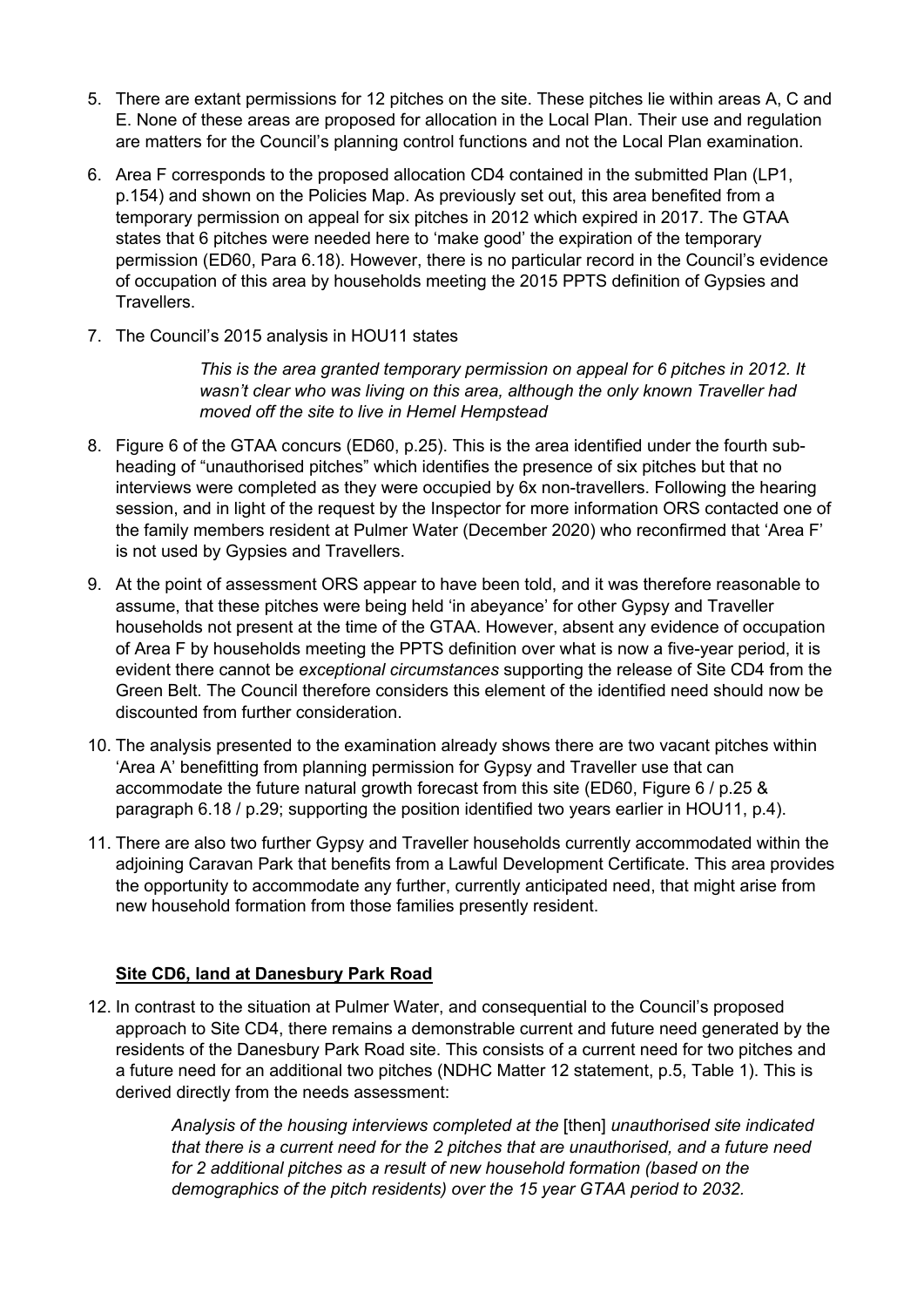- 13. It has been established in evidence to the examination that the family have been and remain resident upon the site as of November 2020 notwithstanding any assertions to the contrary. Interviews were completed with family members of the travelling community that reside on the site by ORS in 2017 and those family members have been confirmed as remaining on it. The need has been further demonstrated through the planning history of the site and the granting of temporary permission in August 2020. The need for two current and two future pitches arising from this site is robustly evidenced and up-to-date.
- 14. The identification of this site through the Plan is consistent with the site selection approach identified in the Council's original Matter 12 statement (Paragraphs 27 to 29 and Appendix 1). The Council has been quite clear this method involves an element of pragmatism which recognises that:

*…a site owned by a travelling family will always be preferable to public or third party ownership and that to seek an alternative site…would require the purchase of another site when the family are already suitably accommodated. The site selection process therefore focussed primarily on the sustainability of the site to meet the aims of the plan and the suitability of the site to meet the needs of the family to the end of the plan period.* (NHDC Matter 12 statement, p.6, paragraph 24)

- 15. At the time of the original hearing the Council proposed that the same approach and methodology be used for the families at Danesbury Park Road and that, if the site were found to be suitable, it should be promoted as an allocation through a main modification. At the Inspector's request, the additional work to support this position, including a sustainability appraisal of the site, was completed through the Council's Matter 12 'homework' (ED149) and relevant modifications consulted upon (MM139 and MM385). The proposed modifications place the allocation within Policy HS7 which sets out a number of detailed Development Management criteria to be considered when determining whether to grant permission for accommodation for Gypsies and Travellers.
- 16. The Council's Matter 12 'homework' demonstrates that both the existing and future need arising from this site can be accommodated within the allocation (ED149, pp.68-69 and Appendix 1 / p.75) and identifies the *exceptional circumstances* as being:
	- The identified need:
	- The lack of a five-year supply for the travelling community;
	- The personal circumstances of the families;
	- The protection of the characteristics of the Gypsy way of life; and
	- The best interests of the children (ED149, p.63)
- 17. These *exceptional circumstances* coincide with the matters considered by the Council in its Development Management function as providing *very special circumstances*:
	- The identified need for two pitches and two future pitches arising from this site remains a robust and up-to-date analysis following reconfirmation by the Council's expert witness that the site remains occupied by the families as at November 2020;
	- A five-year supply to meet the immediate need for two pitches arising from this site only exists in temporary form by virtue of the subsequent granting of planning permission in August 2020 for a period of three-years pending the consideration of this proposed allocation through the Local Plan examination;
	- The personal circumstances including but not limited to provision of a settled base to enable children to benefit from local education and healthcare, local employment and that the families have no alternative housing accommodation has been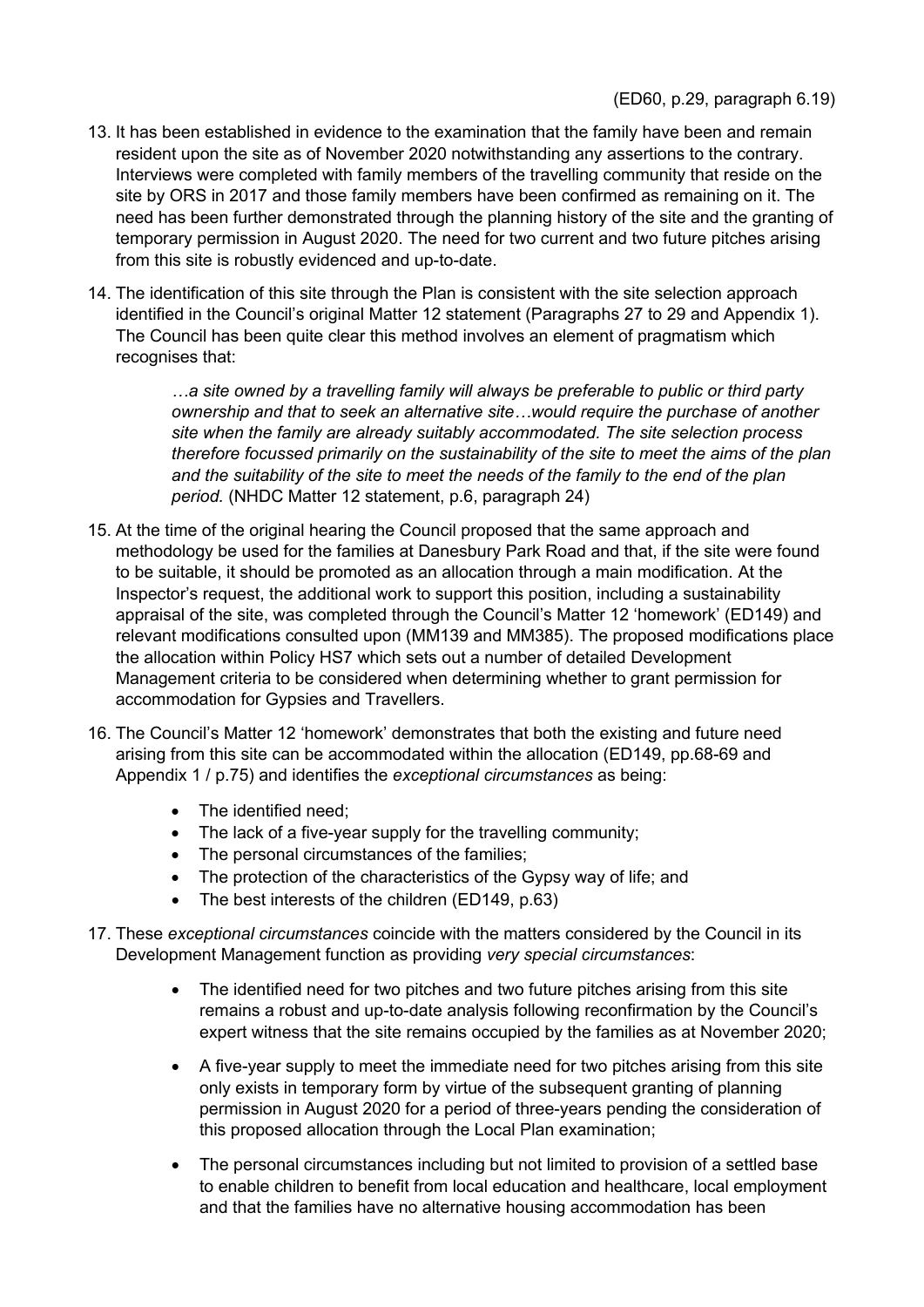established through the consideration of the planning applications for this site and the granting of temporary permission in August 2020;

- Making plan-led provision to meet identified needs protects the characteristics of the Gypsy way of life; and
- The best interests of the children living on the site would not be well served by failing to allocate this site, providing a plan-led policy context for any future application.
- 18. The Council's Matter 25 statement reinforces the availability and deliverability of the site. It identifies relevant planning constraints consistent with the approach taken to the assessment of mainstream housing sites considered through the Strategic Housing Land Availability Assessment.
- 19. The recent granting of a temporary planning permission for the site has demonstrably proven that Development Management criteria of Policy HS7, particularly in relation to the issues of highways, contamination and noise raised by Codicote Parish Council in their hearing statement can be and have been satisfactorily addressed.
- 20. The Council has already resolved, in its Development Management function and based upon the site's present Green Belt status, that it would not be able to sustain a refusal of planning permission for the current occupants at appeal (NHDC Matter 25 statement, p.4, paragraph 19) and has granted temporary planning permission under the more stringent test of '*very special circumstances*'.
- 21. Notwithstanding any findings the Inspector may make in relation to Site CD4 and the site at Pulmer Water, there is no reasonable prospect that the needs of the Danesbury Park residents might alternately be met upon that site or in another location. The needs of the family and their children requires a security of tenancy that cannot be achieved by renting pitches on a site owned by another party. The need and justification for this site should therefore be considered on its own merits.